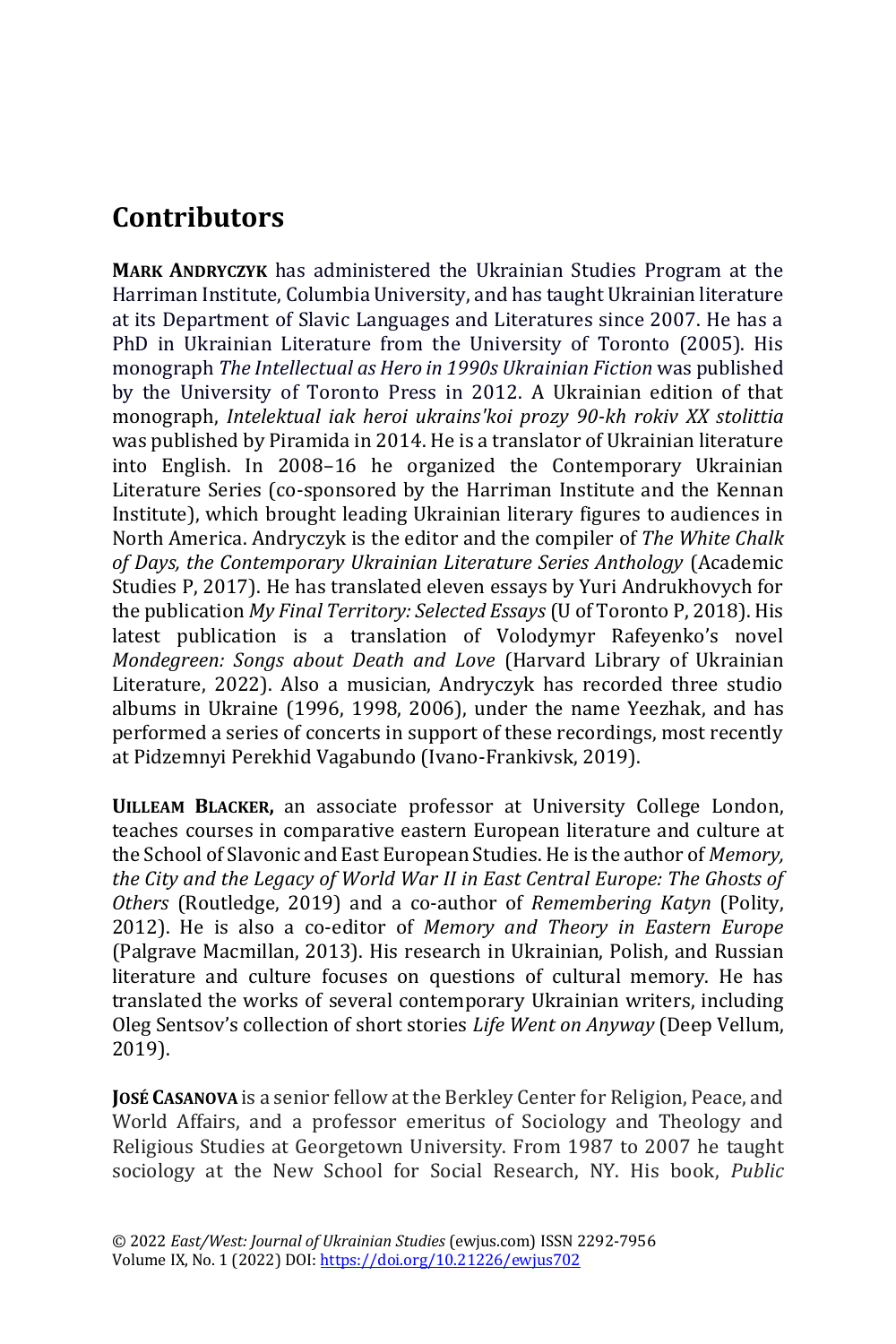Contributors

*Religions in the Modern World* (The U of Chicago P, 1994) has become a modern classic and has been translated into many European and non-European languages. Among his recent publications are *Global Religious and Secular Dynamics* (Brill, 2019) and two collections of essays in Ukrainian, *Po toi bik sekuliaryzatsii* (*Beyond Secularization,* Dukh i Litera, 2017) and *Relihiia v suchasnomu sviti* (*Religion in the Modern World,* Vydavnytstvo Ukrains'koho katolyts'koho universytetu, 2019). He is also a co-editor of *The Jesuits and Globalization* (Georgetown UP, 2016) and of *Islam, Gender and Democracy in Comparative Perspective* (0xford UP, 2017)*.* Casanova holds a BA in Philosophy from the Seminario Metropolitano in Zaragoza, Spain, an MA in Theology from Universität Innsbruck, Austria, and an MA and a PhD in Sociology from the New School for Social Research. He received the 2012 *Theologischer Preis der Salzburger Hochschulwochen* in recognition of his lifelong achievements in the field of theology.

**ROMAN IVASHKIV** teaches translation studies and Slavic languages, literatures, and cultures at the University of Illinois at Urbana-Champaign. His research interests include translation, comparative literature, and language pedagogy. He is writing a monograph on transmesis (i.e., fictional representations of translation and translators) in contemporary Slavic literatures and film. With the Canadian writer and translator Erín Moure, he published an English translation of the Ukrainian writer Yuri Izdryk's collection of poetry entitled *Smokes* (Lost Horse Press, 2019).

**NAZAR KOZAK** is a senior researcher in the Department of Art Studies at the Ethnology Institute of the National Academy of Sciences of Ukraine. He is also an associate professor of Art History in the Faculty of Culture and Arts at Ivan Franko University of Lviv. He recently became the first Ukrainian art historian to be accepted in the Getty Scholar Program. Kozak publishes in two fields: medieval art and contemporary art. His research in the medieval period concerns political iconography and art exchanges in Byzantine and post-Byzantine cultural spheres. Kozak is the author of a book entitled *Obraz i vlada: Kniazhi portrety u mystetstvi Kyivs'koi Rusi XI st*.(*Image and Authority: Royal Portraits in the Art of Kyivan Rus' of the Eleventh Century,* Liha-Pres, 2007). Kozak is also presently exploring art's agency in crisis situations. As a finalist for 2018 Art Journal Award, his article reviewing art interventions during the Ukrainian Revolution of Dignity (2013–14) received an honourable mention.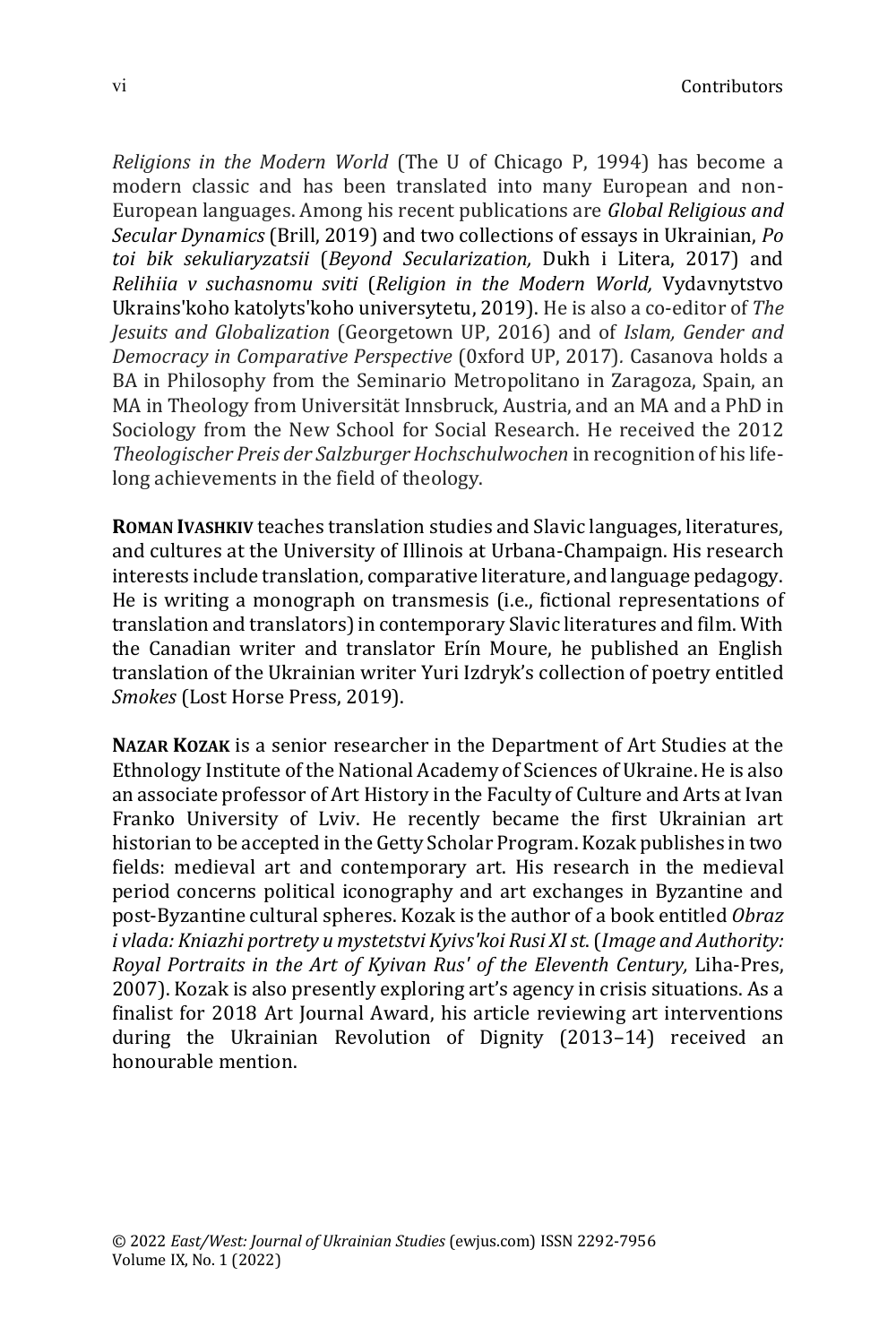**VOLODYMYR V. KRAVCHENKO** is professor in the Department of History and Classics, and the director of Contemporary Ukraine Studies Programs at the Canadian Institute of Ukrainian Studies (University of Alberta). He is the author of about 170 articles, book chapters, and monographs concerning Ukrainian historiography from the end of the eighteenth century to the twenty-first century, Ukraine's historical legacy, and Kharkiv, the city and the region. His fields of interest include the history of east European, Soviet, and Russian studies.

**YULIYA V. LADYGINA** is Helena Rubinstein University Endowed Fellow in the Humanities and assistant professor of Russian and Global and International Studies at the Pennsylvania State University. Her research in Eastern European literatures and cultures focuses on questions of cultural memory and cultural exchange. Her monograph, *Bridging East and West: Ol'ha Kobylians'ka, Ukraine's Pioneering Modernist* (U of Toronto P, 2019) stands out among her many published articles, reviews, conference presentations, and translations of Ukrainian literature into English. Currently, Ladygina is working on her second book project, *The Reel Story of the Euromaidan and the Russian-Ukrainian War*, which examines the post 2014 cycle of Ukrainian war films and their original perspective on the hybrid nature of modern war and its mediatization. Before joining the Pennsylvania State University, Ladygina was a research fellow at the Harvard Ukrainian Research Institute, a visiting assistant professor of Russian at Williams College, and a teaching assistant professor of Russian and the Humanities at the University of the South (Sewanee), where she taught courses in Russian and comparative literature, film, rhetorical writing, Russian language, and the nineteenth- and twentieth-century European and Russian intellectual history.

**OLENA MARTYNYUK** is an art historian with interests in art theory and philosophy. Her research focuses on Ukrainian and Russian art from the late twentieth century to the present. She received a PhD in Art History from Rutgers University in 2018. Currently, she is a Petro Jacyk Postdoctoral Research Fellow in Ukrainian Studies in the Harriman Institute of Columbia University, where she is doing research and teaching Ukrainian and Russian art history from the Russian Empire period through avant-garde and up to the present day. She was a recipient of the Louise Bevier Dissertation Fellowship and the Andrew Mellon Summer Fellowship. She taught at Rutgers University and at the CUNY College of Staten Island, and organized exhibitions at the Zimmerli Art Museum, the Ukrainian Museum, and the Ukrainian Institute of America in New York City.